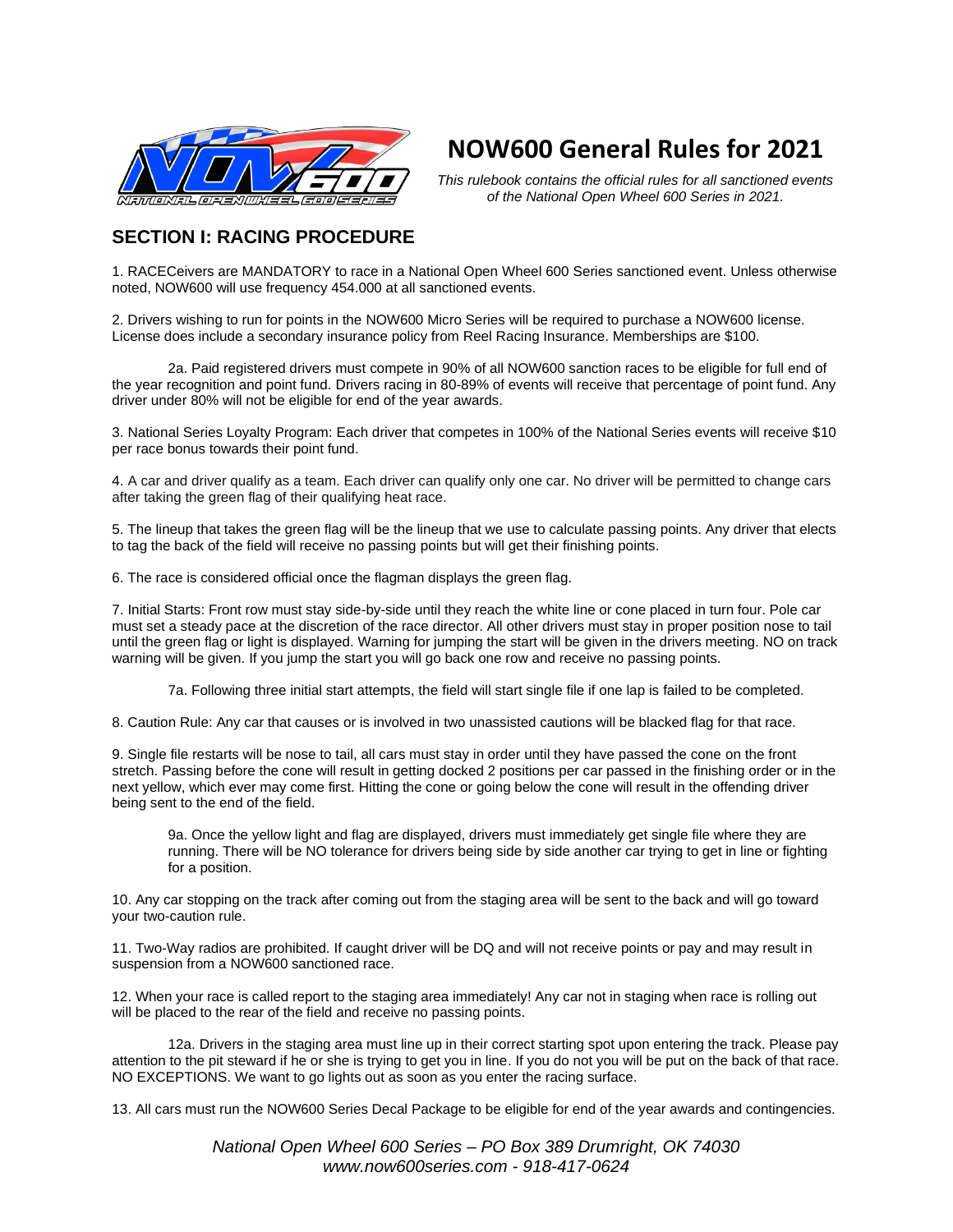A detailed layout and decals will be given free of charge.

13a. National Series drivers must have the top wing decal across the top wing and the series decal placed in its proper position on their car each night. If a driver fails to have the required decals on their car in the correct position, they will lose \$150 from their point fund each offense. After the third offense that driver will no longer be a member in good standing and will forfeit their points for the season.

14. If any car drops out of the starting lineup the field will be moved up, only exception is when two or more cars in the same row fall out then the lineup will be crisscrossed.

15. Any car not driving at a reasonable speed will be blacked flagged for safety precautions.

16. Cars that pull into the infield or to the pits will not be allowed to re-enter the racing surface once they go down a lap in NOW600 Series competition.

17. Drivers will be required to start the race in race gear.

18. Drivers shall always remain seated in their car with seatbelts secure while on the racetrack, except under an open red flag. Any driver getting out of the race car seat shall be disqualified from that race. Additional penalties may be assessed for sportsmanship incidents that occur while out of the car. An exception will be made for a safety issue such as, but not limited to, fire. The decision by the NOW600 Series officials at the time of the violation is final.

## **SECTION II: POINT SCALE:**

#### **A-MAIN POINTS:**

| 1.    | 100 | 12.68 |  |
|-------|-----|-------|--|
| 2.    | 97  | 13.66 |  |
| 3.    | 94  | 14.64 |  |
| 4.    | 91  | 15.62 |  |
| 5.    | 88  | 16.60 |  |
| 6.    | 85  | 17.58 |  |
| 7.    | 82  | 18.56 |  |
| 8.    | 79  | 19.54 |  |
| 9.    | 76  | 20.52 |  |
| 10.73 |     | 21.50 |  |
| 11.70 |     |       |  |

#### Drivers not qualifying for the A-Main will receive 35 points.

#### **HEAT RACE POINTS:**

| 1.20<br>2. 19<br>3.18<br>4. 17<br>5. 16 | 6. 15<br>7. 14<br>8. 13<br>9.12<br>10.11 |
|-----------------------------------------|------------------------------------------|

Provisional: National drivers that have run 90% of the National events are eligible for a provisional. There are events that Provisionals will not be allowed. NOW600 officials will notify teams of these. The driver highest in National points, not making the show, has first choice at a provisional and then the second and on down. No more than one points based Provisionals will be allowed per night. Points based Provisionals award full payout for the position earned at the close of the A-Main, but only award B-Main points (30). Any team who has competed in 90% of the year's events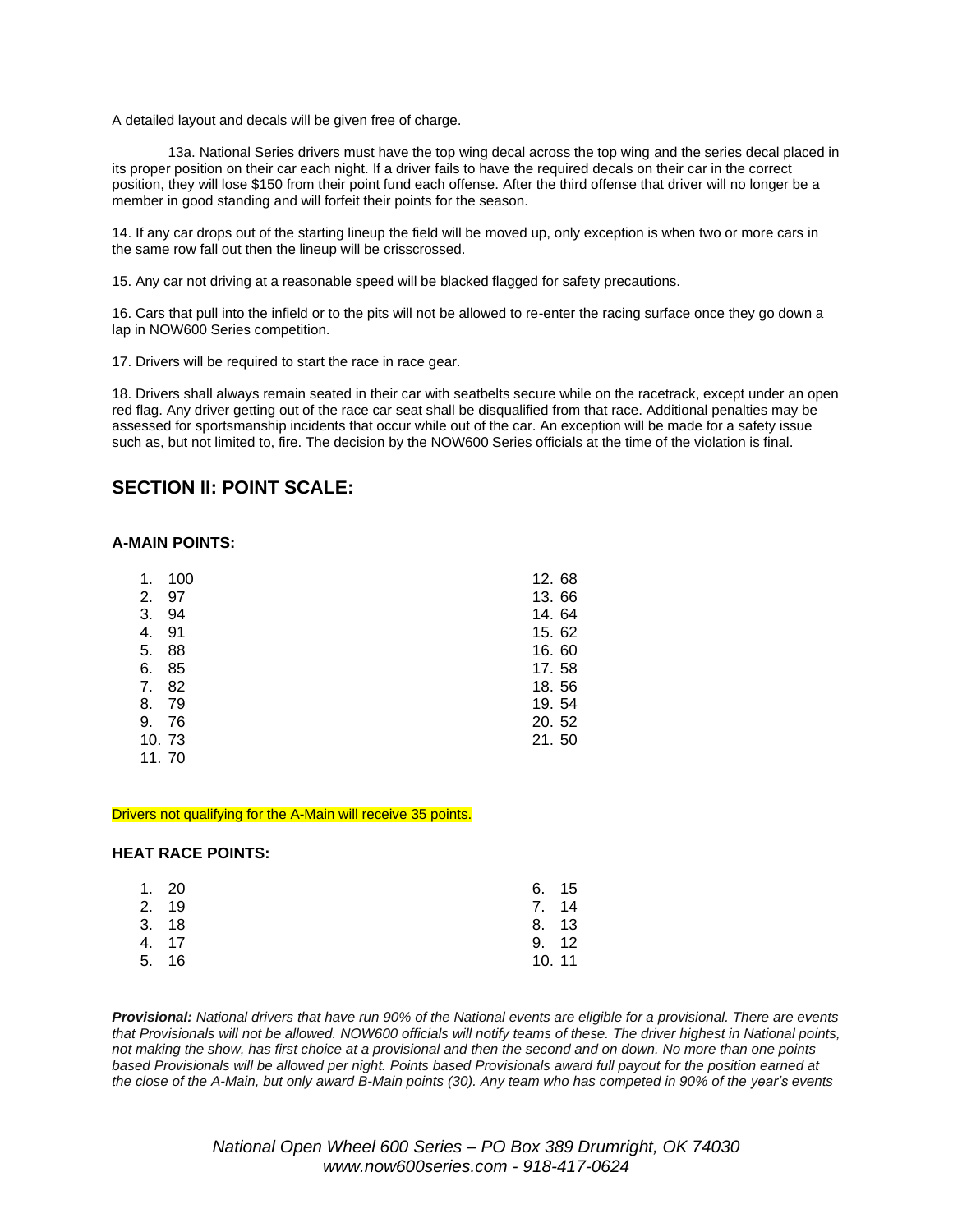and is in good standing is not limited on the number of points-based Provisionals per year they may use. Any promoter will be allowed to add any car that they wish. Provisional rules apply to National Tour races only.

## **SECTION III: RACE FORMAT**

Each race night will consist of Hot laps, Heat Races, B-Main(s) and A-Main races.

SPECIAL SHOWS - There will be special events scheduled through the year, NOW600 Series will inform all drivers of specific changes to the racing program at the drivers meeting.

Number of Heat Races will depend on car count, at each race drivers will draw for heat race starting position, lowest number pill draw up front, highest number pill draw to rear of heats. First lowest pill drawn will start on the Pole of the first heat (1st) race, the second lowest to the Poll of the second (2nd) heat, etc.

Line Ups: All official lineups will be posted at the Competition Trailer. Always check at the trailer for lineups. An announcement will be made as soon as lineups are posted and official.

**Pill Draw:** All drivers entering a NOW600 National Series sanctioned event must pay a pill draw fee payable at draw. NOW600 Members will be charged \$10, non-members will be charged \$15. Draw will open one hour prior to Drivers Meeting and will conclude once the Drivers Meeting has begun. If a driver is running late, they may call or text us and we can sign them in. If a driver fails to draw, they will be placed on the back of the next available Heat Race and will not receive passing points.

PASSING POINTS will determine the starting positions of the Semi's and the A-Main lineups. NOW600 utilizes the ASCS Passing Point Chart.

NOW600 Series will advise driver of the make-up of the number of heat races, main events, field maximum size and other pertinent information at the drivers meeting.

Heat Races will be 8 laps in distance, taking the Top 14 in passing points including heat race winners to the A-Main.

A-Main Invert: High Point Driver in each class will draw either a 0, 4 or 6 pill to determine the number of positions being inverted for the A-Main.

-If less than 14 cars there will not be an invert for that class.

B-Mains will be 12 laps in distance and taking the Top 6 to the A-Main. If two B-Mains are scheduled the top 3 from each will transfer. B-Mains are on a 10 minute time limit.

A-Main Laps: 25 laps or 25 minutes. In the event of a two day show the first night will go 20 laps or 20 minutes.

- If a race nears the time limit under a caution, the race will restart as a green, white, checkered.

**2 DAY SHOWS –** There will be NO lock ins from the first night of competition in a two-day event. All drivers will run a full show on the second night.

- If a driver does not race on the first night the best they will start is outside the invert. If the invert is a zero you will start in the position earned by passing points.

## **SECTION IV: WEIGHING PROCEDURE**

1. Minimum weight is posted in the National Open Wheel 600 Series Rulebook under each division it includes car with driver, all cars must make weight, any car that does not make weight will be disqualified and earn no pay or points for that race. If the driver does not make weight in the heat race will receive no points, and must start tail back of the Semi Feature, in the event of no Semi Feature the driver may start on the tail end of the A-Main event.

2. Winner of the Heat Race and B-Mains along with the Top 3 in the A-Main MUST report to the scales following the checkered flag, any driver that does not report to the scales will be DQ for that race and receive no points or pay.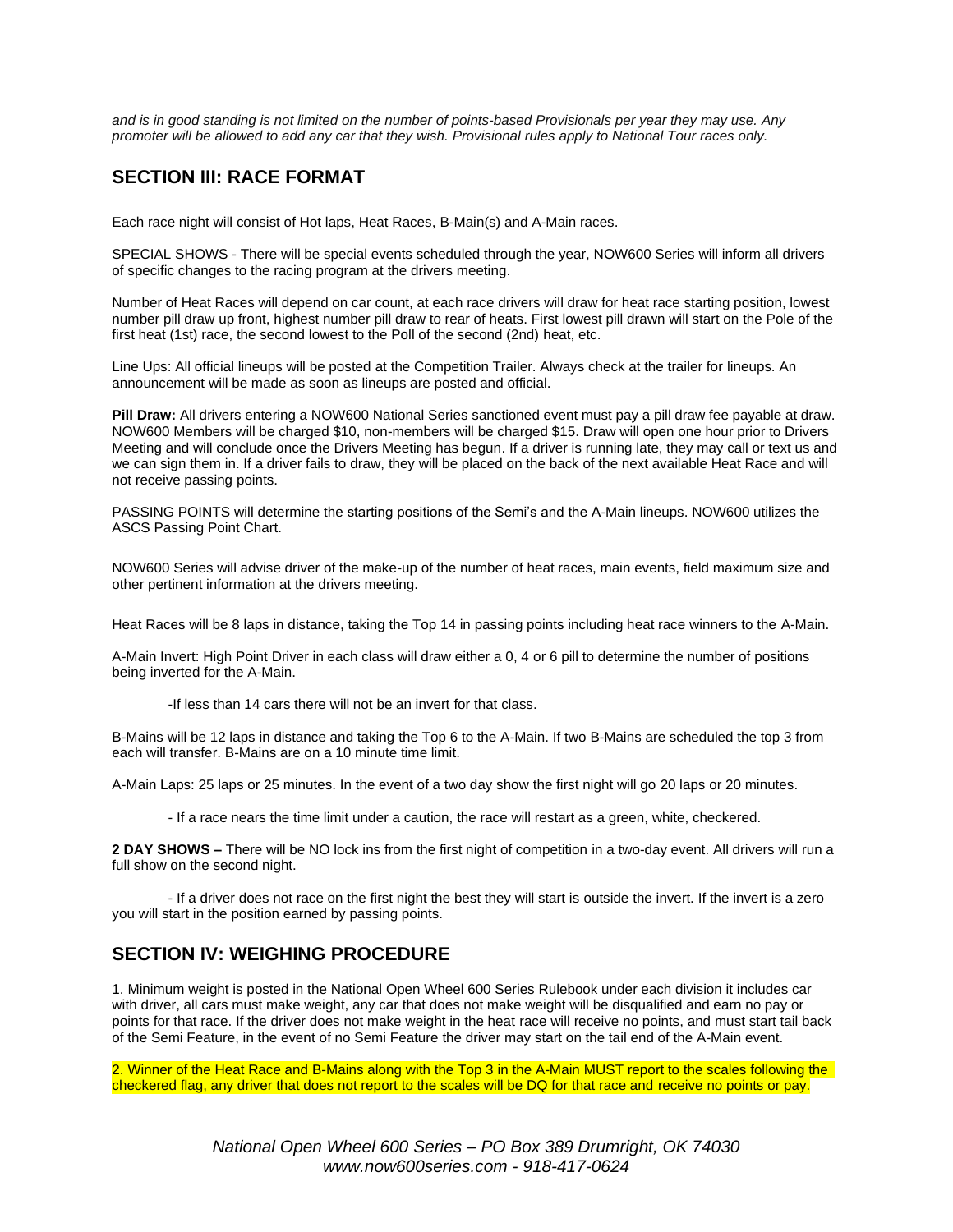# **SECTION V: YELLOW FLAGS**

1. All cars that have stopped on the yellow will be placed to the tail end of the field in the order they were running before the yellow. Cars that require to go to the pits to get any work done before coming back out will have until the caution light goes out to rejoin the field, if the driver does not get back out before the light goes out will not be allowed to re-enter unless a lap does not get complete, if any driver enters the track after the light goes out they will be automatically DQ and receive no points or pay for that night. Cars will be lined up in the order they return to the racing surface. Any car that does not require work to be done on their car will line up according to how they were before the caution.

2. Working on your car or having a track official work on your car during a yellow on the racing surface will penalize that driver to the rear. Exception to this rule is if a NOW600 Series official stops you to check over it.

3. Any crew member that enters the racetrack will result in their driver being DQ'd for the night.

# **SECTION VI: RED FLAGS**

1. The car(s) that the red flag was thrown for and any other cars that change any tire will be placed at the rear of restarting line-up. All other cars not involved will get the position they were running in prior to the red flag, if ready to join restarting line-up when called provided they did not exit the track or designated red flag work area.

2. It shall be the decision of the fNOW600 Series officials as to what cars the flags were displayed for, and their decision is final.

3. All Restarting line-ups will be single file after one lap with any lapped cars being placed in lineup.

Note: Any car changing any tire during an OPEN red flag will be placed at rear also. (Wheel spacers may be changed if monitored by track officials).

4. A race is considered official once the checkered flag is thrown. If a red or yellow come out after the checkered flag is thrown the payoff and scoring will be done on a split finish.

5. Any crew member that enters the racetrack will result in their driver being DQ'd for the night.

## **SECTION VII: MISCELLANEOUS**

**1. SPORTSMANSHIP -** Micro Sprint car racing is a very emotional sport. As such, good sportsmanship is the key element of any competitive racing program. This must include respect for all participants – drivers, owners, pit crews, and officials. For our part, we will make every effort to be consistent with our rules regardless of whom or what is involved. We will treat all participants with respect and expect similar treatment in return. A racer's pit area is his territory – therefore please stay out of other racer's pit areas, especially after an incident where you have been involved with that racer. Drivers – remember that you are responsible for the actions of your crews. Any offending parties will be fined appropriately, and disciplinary actions will be initiated as deemed necessary.

**2. WORK AREA:** NOW600 officials will designate a "Work Area" before the event starts. Officials will announce at the Drivers Meeting where said area is located. Drivers will NOT receive time in the work area. Once the lineup is good and the lights go out you will not be allowed to re-enter unless we do not complete a lap. The light will not be instructed to go out until the leader takes the one to go signal from the flagman.

2a. Any Driver that re-enters after the light is out will be disqualified for that event and fined up to \$1,000.

**3. Protest Fees** (Figures in Parenthesis Are Filing Fees)

Motor tear down RULES TBA.

P & G fuel test \$1000 (\$250).

Other technical protest: \$500 (\$250).